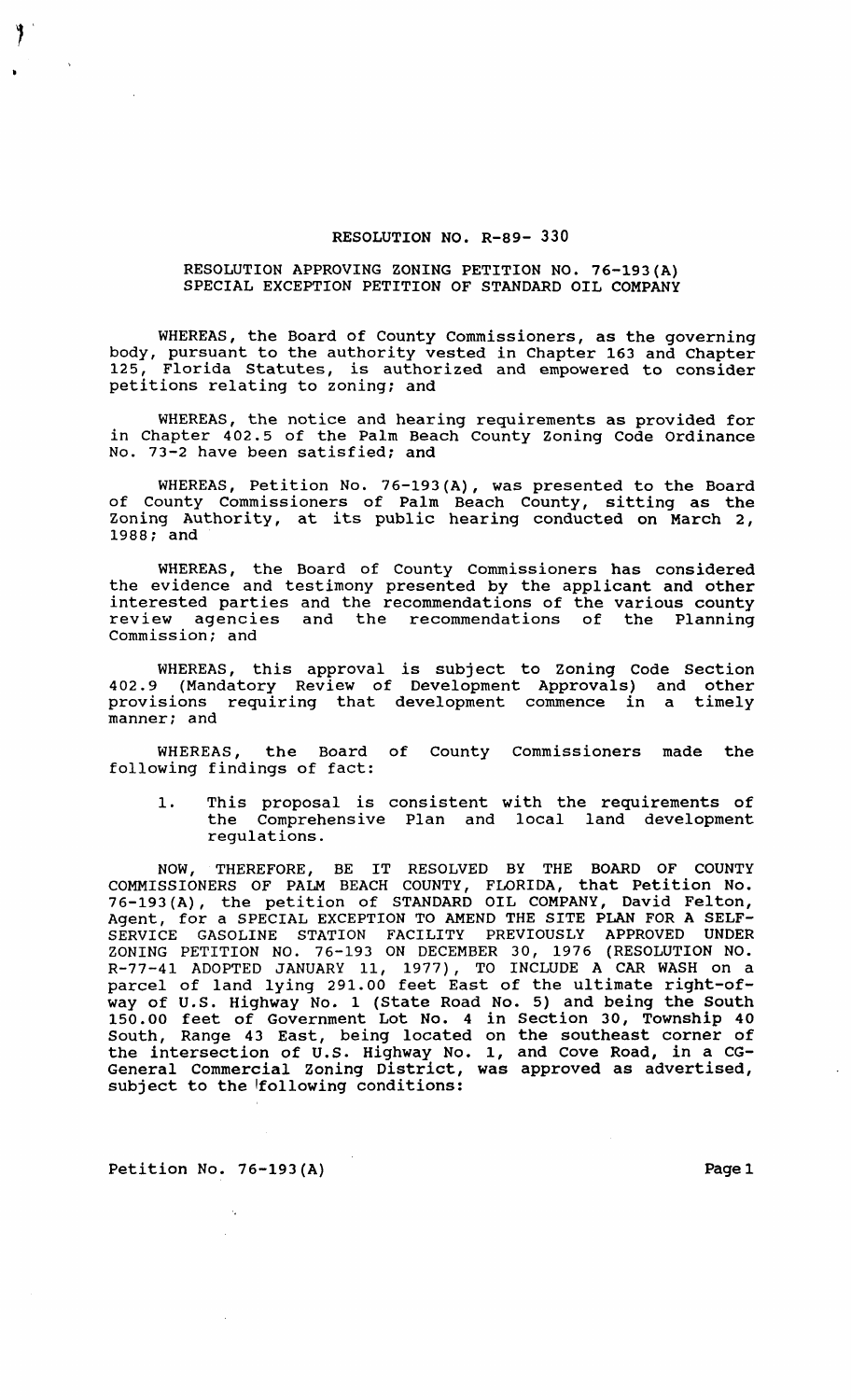- 1. The developer shall comply with all previous conditions of approval unless expressly modified herein.
- 2. Prior to certification, the site plan shall be amended to indicate the following:
	- a. Required landscaping between off-street parking areas and abutting properties, pursuant to section 500.35 of the Zoning Code.
	- b. Required landscaping between off-street parking areas and right-of-way, pursuant to section 500.35 of the Zoning Code.
	- c. Required number of trees.
	- d. To reconfigure the northern traffic island adjacent to the proposed car wash to provide a terminus that will define the abutting parallel parking stall.
- 3. The petitioner shall submit documentation verifying the abandonment of the 25 foot easement located along the eastern most property line or shall amend the survey to indicate all easements as set forth prior to site plan certification.
- 4. All outdoor lighting used to illuminate the premises shall be low intensity and directed away from adjacent properties and streets, shining only on the subject site.
- 5. No outdoor loudspeaker system shall be permitted on site.
- 6. No vehicles except customer and employee parking shall be stored or displayed on the site.
- 7. No mechanical or body repair work shall be allowed on site.
- 8. There shall be no outside storage of disassembled vehicles or parts thereof.
- 9. No stock loading or dumpster pickup will be permitted between the hours of  $8:00$  P.M. and  $8:00$  A.M.
- 10. The petitioner shall amend the tabular data to indicate the interior landscape requirements on the site plan that have been transferred to the perimeter of the lot.  $\mathbf{I}$
- 11. The application and engineering plans, calculations,

Petition No. 76-193(A) Page 2

 $\mathcal{A}_1$ 

 $\frac{1}{4}$ 

 $\sim$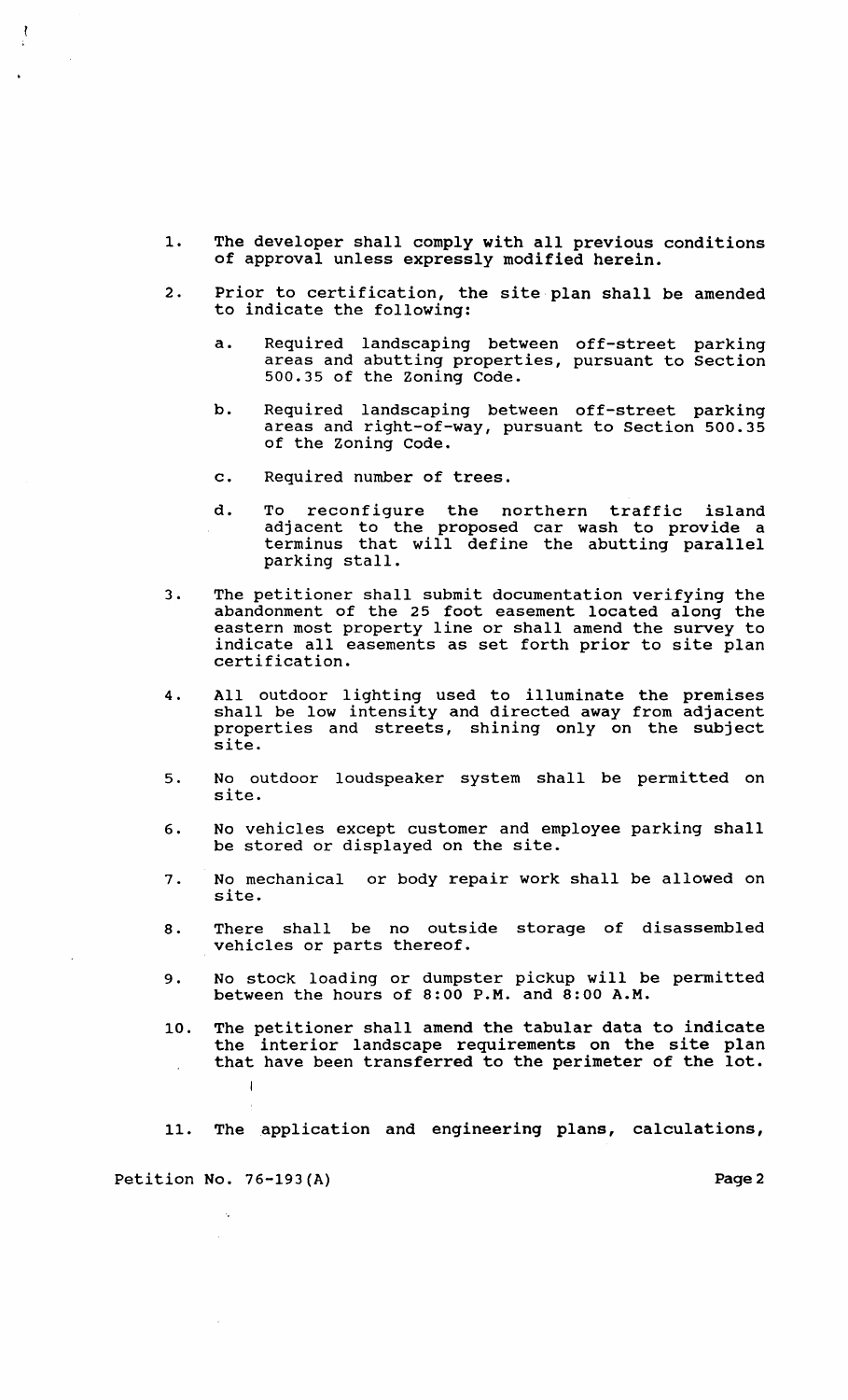etc. to construct well and/or septic tank must be submitted to the Health Department prior to site plan approval (or prior to issuance of Building Permit for straight rezoning).

- 12. Because water service is available to the property, a well shall not be approved for potable water use.
- 13. There shall be no repair, oil change or maintenance of mechanical equipment conducted on the property until the facility is connected to a public sewer system.
- 14. Car wash facility shall have water recycling system. There shall be no connection of this system to the septic tank.
- 15. Detailed engineering plans and drawings recycling system for car wash facility submitted to the Health Department prior to site plan certification. of water shall be
- 16. The developer shall retain the stormwater runoff in accordance with all applicable agency requirements in effect at the time of the permit application. However, at a minimum, this development shall retain onsite three (3) inches of the stormwater runoff generated by a three (3) year-one (1) hour storm as required by the Permit Section, Land Development Division. The drainage system shall be maintained in an acceptable condition as approved by the County Engineer. In the event that the drainage system is not adequately maintained as determined by the County Engineer, this matter will be referred to the Code Enforcement Board for enforcement.
- 17. The developer shall design the drainage system such that storm water runoff from the parking areas and paved surfaced shall be separate from those areas which may contain hazardous or undesirable waster from the proposed site.
- 18. The property owner shall convey for the ultimate rightof-way of U. S. 1, sixty (60) feet from centerline within 90 days of the approval of the Resolution approving this project or prior to issuance of the first Building Permit, whichever shall first occur.
- 19. The Property Owner shall pay Fair Share Fee in the amount & manner required by Fair Share contribution for Road Improvements Ordinance as it presently exists or as it may from time to time be amended. Presently the Fair Share Fee for this project is \$1,914.00 (72 trips X \$26.79 per trip).

Petition No. 76-193(A) Page 3

ţ